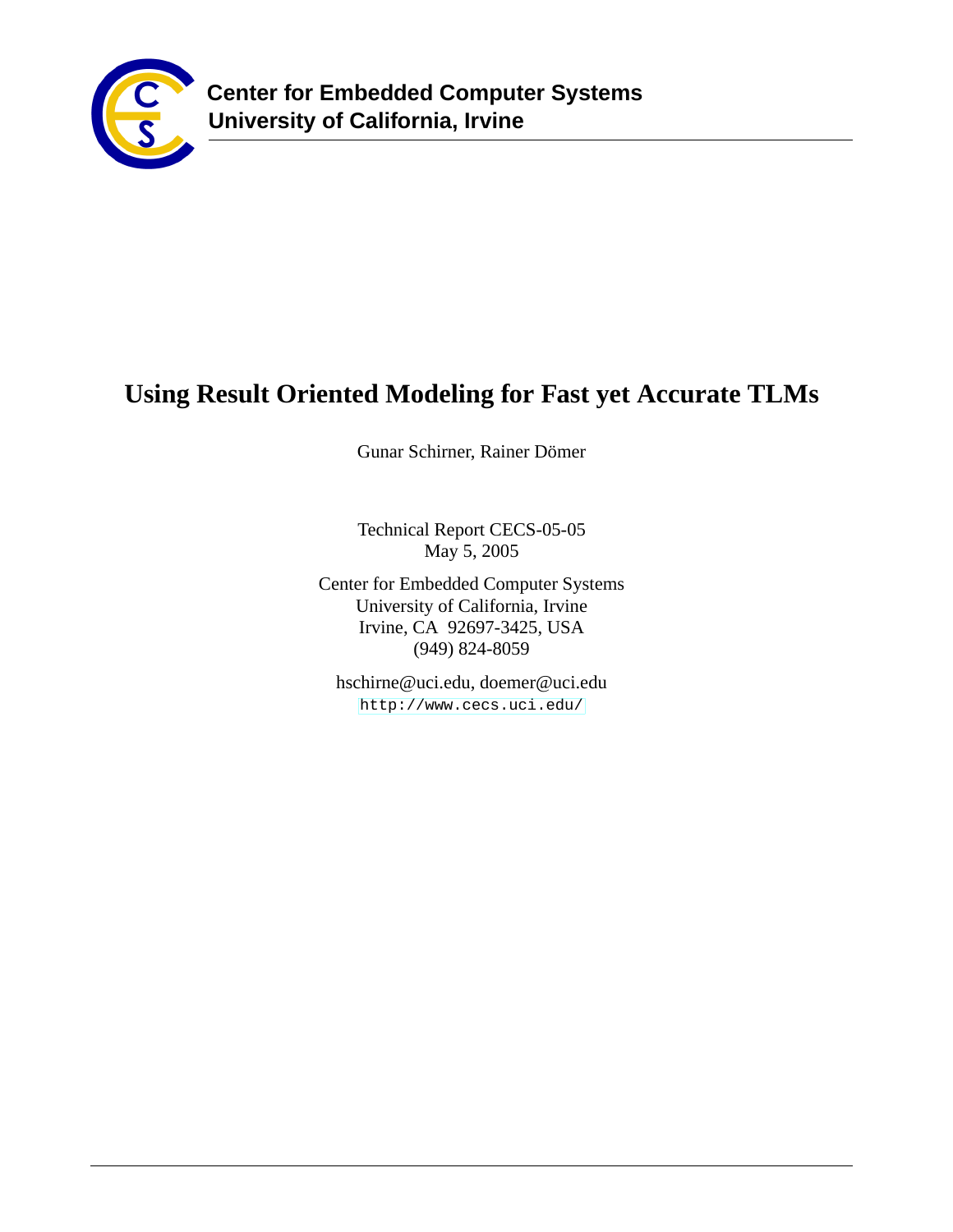# **Using Result Oriented Modeling for Fast yet Accurate TLMs**

Gunar Schirner, Rainer Dömer

Technical Report CECS-05-05 May 5, 2005

Center for Embedded Computer Systems University of California, Irvine Irvine, CA 92697-3425, USA (949) 824-8059

hschirne@uci.edu, doemer@uci.edu <http://www.cecs.uci.edu>

#### **Abstract**

*Communication modeling is a critical part during SoC design and exploration. In particular, it is needed for accurately predicting the timing behavior of the system. Fast simulation capabilities are a key in this environment, for coping with the complex design choices during the specification process. Recently, Transaction Level Models have been proposed to speedup communication simulation at the cost of accuracy.*

*This paper proposes a new modeling style: Result Oriented Modeling (ROM). Using ROM yields fast executing models, that still are 100% accurate. ROM utilizes the fact, that internal state changes of the model are not observable by the caller. Hence, it omits the internal states and optimistically predicts the* end result*. Retroactively, the outcome is checked and if necessary, corrective measures are taken to maintain accuracy of the model.*

*The paper reports how Result Oriented Modeling can be applied to Transaction Level Modeling for a communication system. It shows its application to two different bus systems: the AMBA AHB and the CAN bus. The initial results shown in this paper are very promising. Both implemented ROMs exhibit a performance in the same order of magnitude as the transaction level model, yet they retain the accuracy of the bus functional model. This clearly indicates that the proposed Result Oriented Modeling approach is a very effective modeling style for transaction level models.*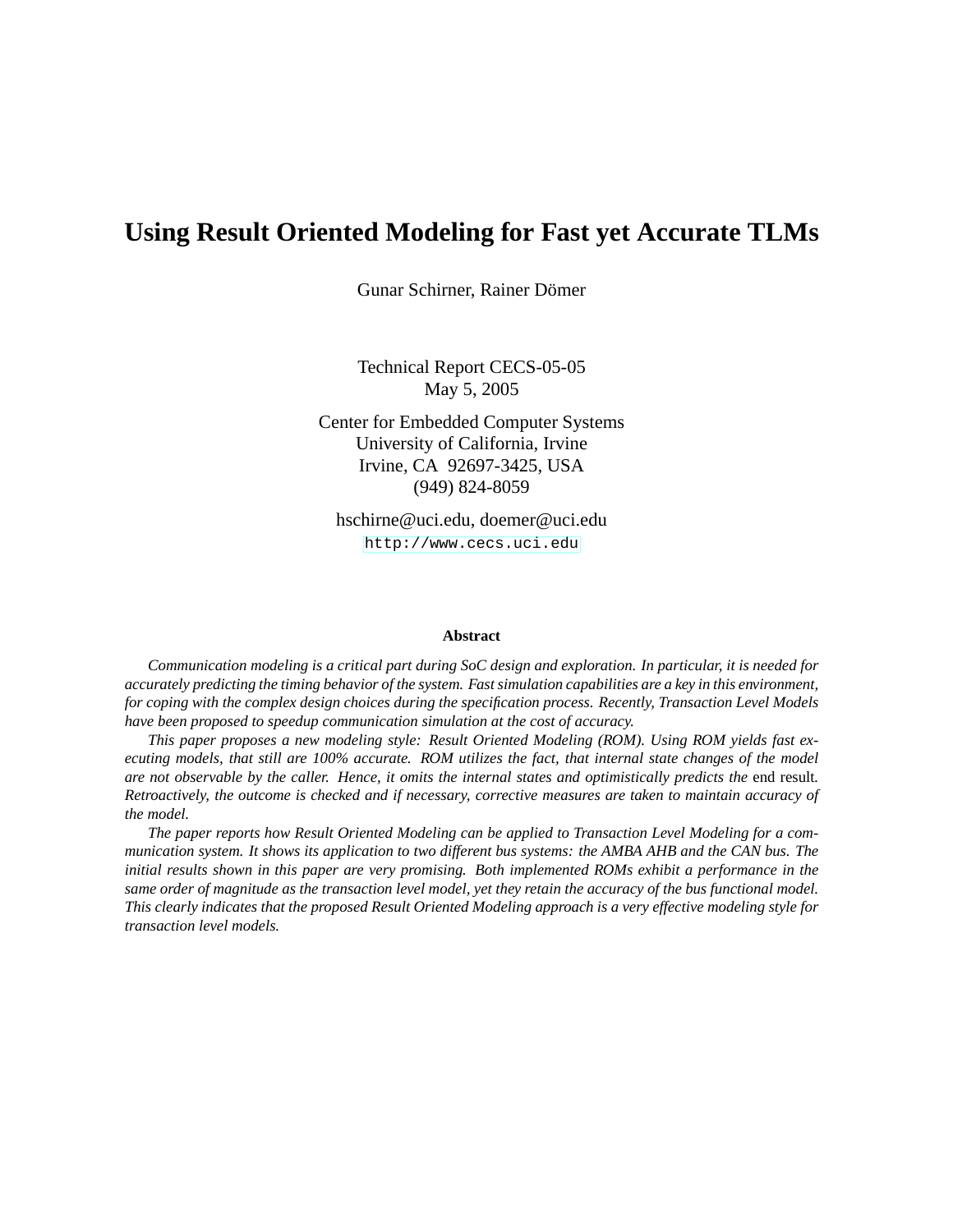# **Contents**

| 1.1<br><b>The Result Oriented Modeling Concept</b><br>2<br><b>Result Oriented Modeling applied to AMBA AHB</b><br>3<br>3.1<br>3.2<br>3.3<br>3.3.1<br>3.3.2<br>3.3.3<br>3.4<br><b>Result Oriented Modeling applied to CAN</b><br>$\overline{\mathbf{4}}$<br>4.1<br>4.2<br><b>Conclusions</b><br>5<br><b>References</b> | 1 | <b>Introduction</b> | 2                       |
|-----------------------------------------------------------------------------------------------------------------------------------------------------------------------------------------------------------------------------------------------------------------------------------------------------------------------|---|---------------------|-------------------------|
|                                                                                                                                                                                                                                                                                                                       |   |                     | 3                       |
|                                                                                                                                                                                                                                                                                                                       |   |                     | 3                       |
|                                                                                                                                                                                                                                                                                                                       |   |                     | $\overline{\mathbf{4}}$ |
|                                                                                                                                                                                                                                                                                                                       |   |                     | $\overline{4}$          |
|                                                                                                                                                                                                                                                                                                                       |   |                     | 5                       |
|                                                                                                                                                                                                                                                                                                                       |   |                     | 6                       |
|                                                                                                                                                                                                                                                                                                                       |   |                     | 6                       |
|                                                                                                                                                                                                                                                                                                                       |   |                     | 6                       |
|                                                                                                                                                                                                                                                                                                                       |   |                     | 7                       |
|                                                                                                                                                                                                                                                                                                                       |   |                     | 8                       |
|                                                                                                                                                                                                                                                                                                                       |   |                     | 8                       |
|                                                                                                                                                                                                                                                                                                                       |   |                     | 8                       |
|                                                                                                                                                                                                                                                                                                                       |   |                     | 9                       |
|                                                                                                                                                                                                                                                                                                                       |   |                     | 10                      |
|                                                                                                                                                                                                                                                                                                                       |   |                     | 10                      |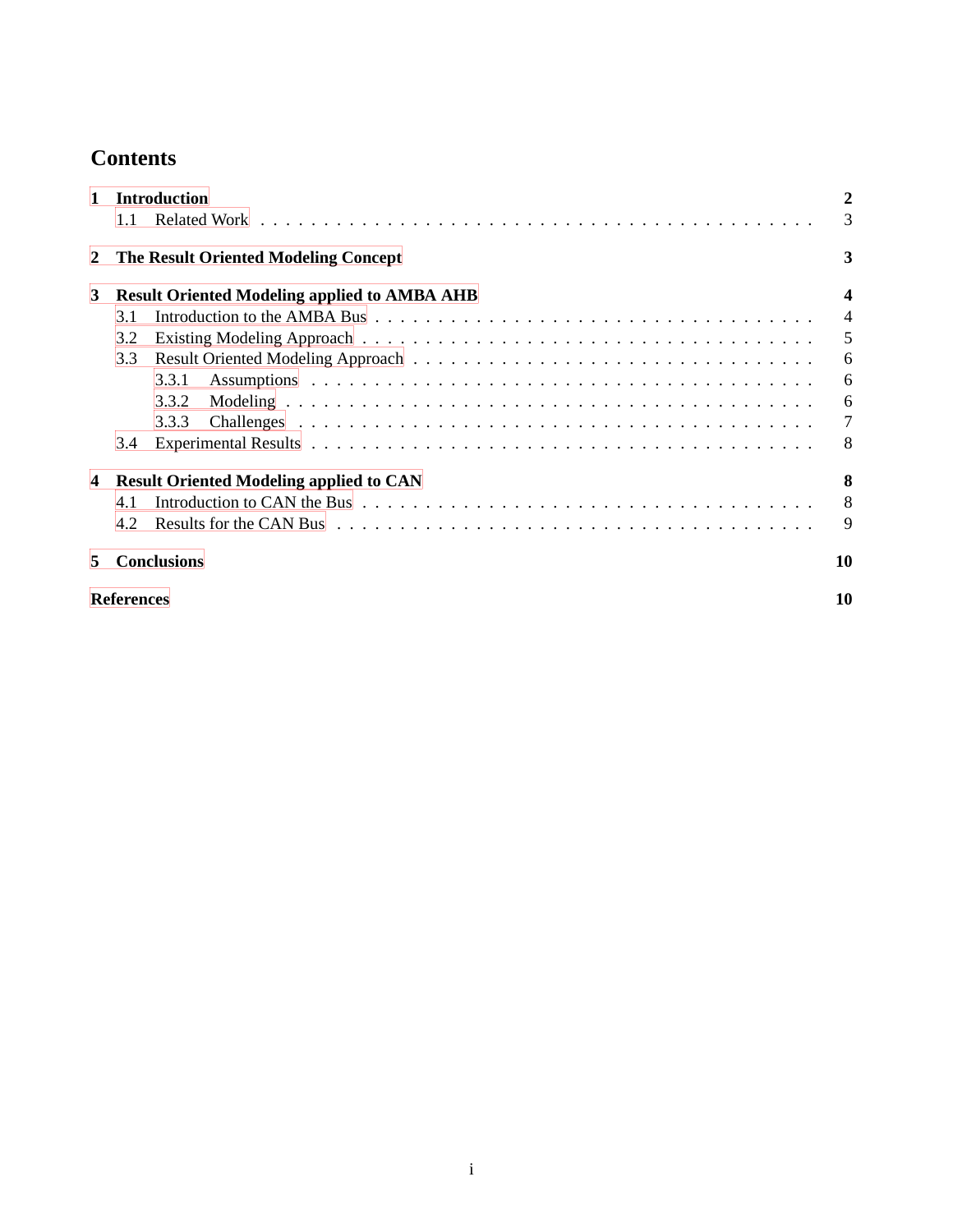# **List of Figures**

| -1             | Illustration of different models for predicting an airplane arrival time.<br>$\overline{4}$                                            |
|----------------|----------------------------------------------------------------------------------------------------------------------------------------|
| 2              |                                                                                                                                        |
| 3              |                                                                                                                                        |
| $\overline{4}$ | 6                                                                                                                                      |
| 5              |                                                                                                                                        |
| -6             |                                                                                                                                        |
| 7              | $\overline{7}$                                                                                                                         |
| 8              | $\overline{7}$<br>ROM preemption modeling. $\dots \dots \dots \dots \dots \dots \dots \dots \dots \dots \dots \dots \dots \dots \dots$ |
| 9              |                                                                                                                                        |
| 10             |                                                                                                                                        |
|                |                                                                                                                                        |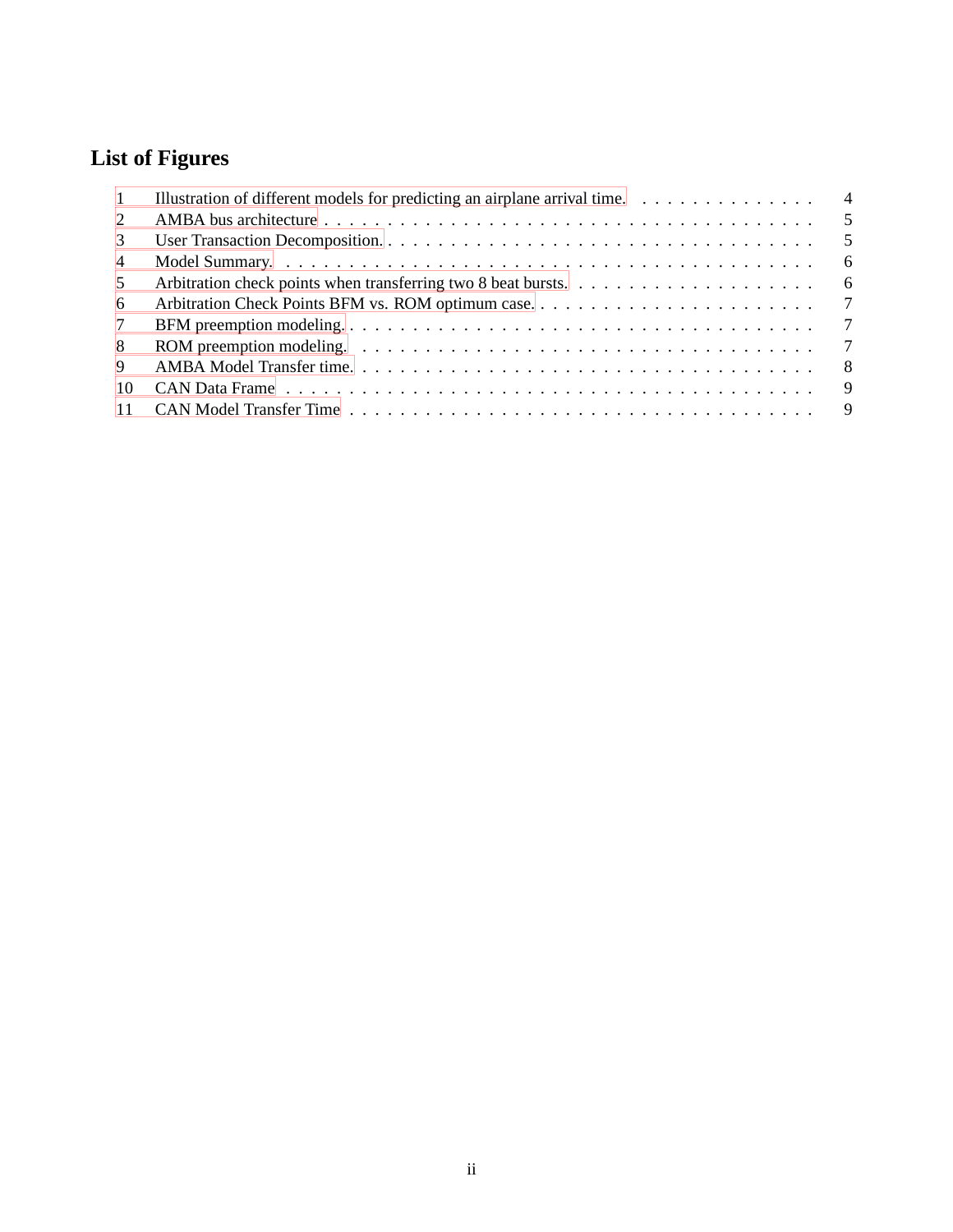## **List of Acronyms**

- <span id="page-4-6"></span>**AHB** Advanced High-performance Bus. System bus definition within the AMBA 2.0 specification. Defines a high-performance bus including pipelined access, bursts, split and retry operations.
- <span id="page-4-3"></span>**AMBA** Advanced Microprocessor Bus Architecture. Bus system defined by ARM Technologies for system-onchip architectures.
- **APB** Advanced Peripheral Bus. Peripheral bus definition within the AMBA 2.0 specification. The bus is used for low power peripheral devices, with a simple interface logic.
- **ASB** Advanced System Bus. System bus definition within the AMBA 2.0 specification. Defines a highperformance bus including pipelined access and bursts.
- <span id="page-4-4"></span>**ATLM** Arbitrated Transaction Level Model. A model of a system in which communication is described as transactions, abstract of pins and wires. In addition to what is provided by the [TLM,](#page-4-0) it models arbitration on a bus transaction level.
- <span id="page-4-5"></span>**BFM** Bus Functional Model A wire accurate and cycle accurate model of a bus.
- <span id="page-4-2"></span>**CAN** Controller Area Network Serial communications protocol with a focus for automotive applications.
- **MAC** Media Access Control. Layer within the OSI layering scheme.
- **OSI** Open Systems Interconnection. An communication architecture model, described in seven layers, developed by the ISO for the interconnection of data communication systems.
- **SoC** System-On-Chip. A highly integrated device implementing a complete computer system on a single chip.
- <span id="page-4-0"></span>**TLM** Transaction Level Model. A model of a system in which communication is described as transactions, abstract of pins and wires.
- <span id="page-4-1"></span>**ROM** Result Oriented Modeling A novel approach for fast and abstract modeling of a process with limited visibility to internal state changes.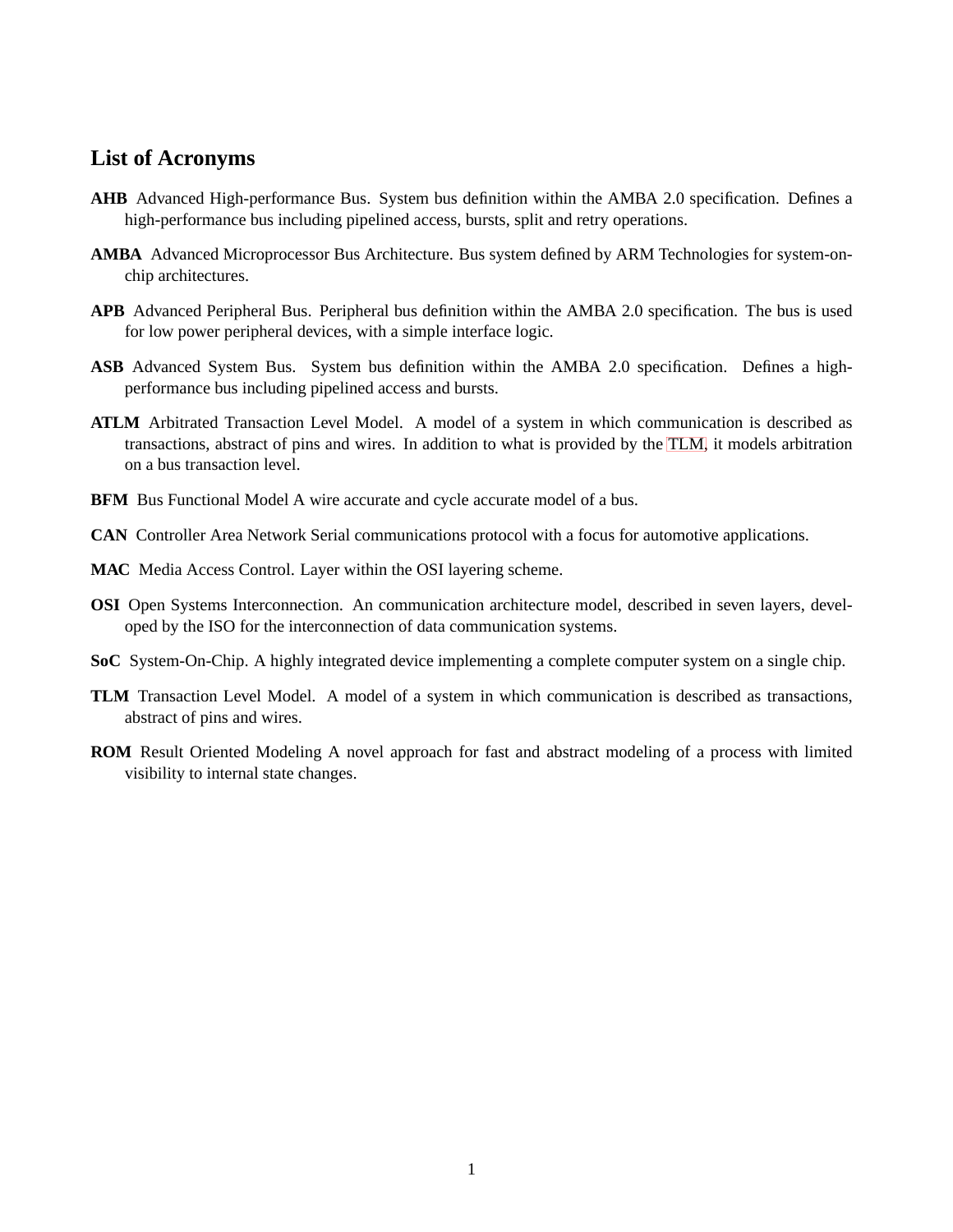## **Using Result Oriented Modeling for Fast yet Accurate TLMs**

#### **Gunar Schirner, Rainer Dömer**

Center for Embedded Computer Systems University of California, Irvine Irvine, CA 92697-3425, USA

<span id="page-5-0"></span>hschirne@uci.edu, doemer@uci.edu <http://www.cecs.uci.edu>

### **Abstract**

*Communication modeling is a critical part during SoC design and exploration. In particular, it is needed for accurately predicting the timing behavior of the system. Fast simulation capabilities are a key in this environment, for coping with the complex design choices during the specification process. Recently, Transaction Level Models have been proposed to speedup communication simulation at the cost of accuracy.*

*This paper proposes a new modeling style: Result Oriented Modeling (ROM). Using ROM yields fast executing models, that still are 100% accurate. ROM utilizes the fact, that internal state changes of the model are not observable by the caller. Hence, it omits the internal states and optimistically predicts the* end result*. Retroactively, the outcome is checked and if necessary, corrective measures are taken to maintain accuracy of the model.*

*The paper reports how Result Oriented Modeling can be applied to Transaction Level Modeling for a communication system. It shows its application to two different bus systems: the AMBA AHB and the CAN bus. The initial results shown in this paper are very promising. Both implemented ROMs exhibit a performance in the same order of magnitude as the transaction level model, yet they retain the accuracy of the bus functional model. This clearly indicates that the proposed Result Oriented Modeling approach is a very effective modeling style for transaction level models.*

## **1 Introduction**

System-On-Chip (SoC) design faces a gap between the production capabilities and time-to-market pressures. The design space, to be explored during the SoC design, grows with the improvements in the production capabilities, while at the same time shorter product life cycles force an aggressive reduction of the time-to-market. Addressing this gap has been the aim of recent research work. As one approach, abstract models have been introduced to tackle the design complexity.

Fast simulation capabilities are required for coping with the immense design space that is to be explored; these are especially needed during early stages of the design. This need has pushed the development of transaction level models (TLM) [\[6\]](#page-13-2), which are abstract models that execute dramatically faster than synthesizable, bit-accurate models.

Transaction level modeling, however has usually the drawback of decreased accuracy. This paper introduces a novel modeling technique, which aims to deliver the speedup of transaction level models, yet it retains the accuracy of a bus functional model. The apparently incompatible goals are achieved by using the following key points:

- 1. Bus communication is simulated at the level of user transactions. That means a block of contigues bytes in memory is transfered from one bus node to another bus node.
- 2. The computational behaviors that are using the bus communication can only observe the effects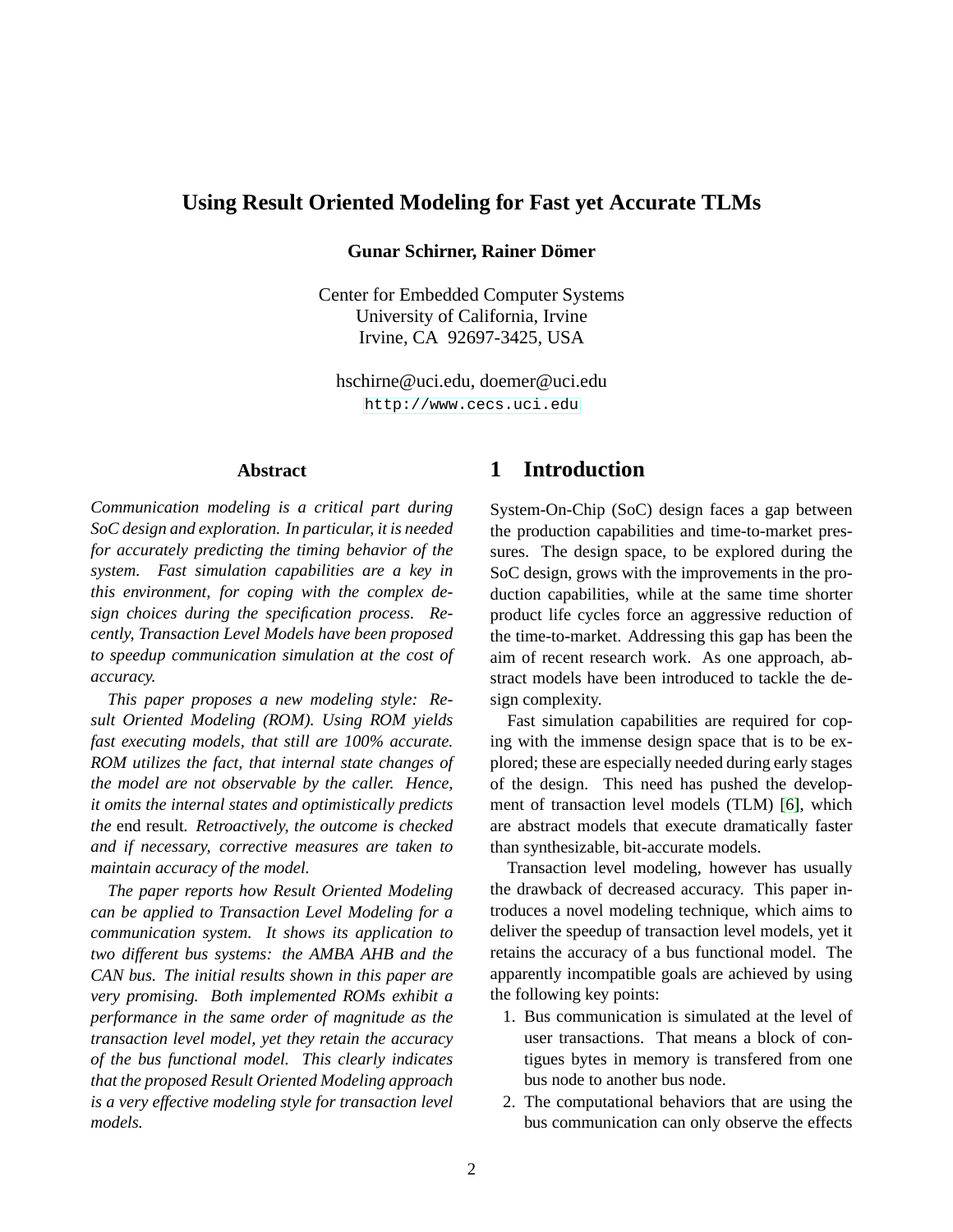of the bus communication at the boundaries of the user transaction.

- 3. All events and data transfers which are necessary to facilitate the transfer of the user transaction can be freely rearranged and regrouped.
- 4. If the transaction internal events are rearranged so that there are fewer interactions between bus nodes (communication partners), a performance gain will be achieved.

By using the ROM that provides 100% accuracy at a high speed, the model user is relieved from the traditional speed / accuracy tradeoff. This allows the designer to focus on the design space exploration instead of the model selection.

This paper will first describe the general concept of the Result Oriented Modeling independent of the its application to communication modeling. It will then show an application of the Result Oriented Modeling for modeling an AMBA AHB bus. It will point out the limitations of the current way of communication modeling, show the application of the Result Oriented Modeling [\(ROM\)](#page-4-1) approach and outline initial results. The paper then continues with a second application of the [ROM](#page-4-1) concept to communication modeling of a serial bus, the Controller Area Network. The paper will conclude by analyzing the experimental results of both applications and will give an outlook for the future research direction.

## <span id="page-6-0"></span>**1.1 Related Work**

System level modeling has become an important issue, as a means to improve the SoC design process. Languages for capturing such models have been developed (e.g. SystemC [\[6\]](#page-13-2), SpecC [\[5\]](#page-13-3)). Capturing and designing communication systems using TLMs [\[6\]](#page-13-2) has received attention.

Sgroi et al. [\[9\]](#page-13-4) address the SoC communication with an Network-on-Chip approach. They propose partitioning the communication into layers following the OSI structure.

Siegmund and Müller [\[13\]](#page-14-0) describe with SystemC*SV* an extension to SystemC, and propose SoC modeling three different levels of abstraction: the physical description at RTL level, a more abstract model for individual messages, and a most abstract level that deals with transactions.

Coppola et al. [\[3\]](#page-13-5) propose an abstract communication modeling, present the IPSIM framework and show its efficient simulation, however no accuracy analysis.

Gerstlauer et al. [\[4\]](#page-13-6) describe a layered approach and propose models that implement an increasing number of OSI [\[7\]](#page-13-7) layers. They have shown speedup of at most 100x, however the accuracy analysis is very limited.

In previous work we have modeled the Controller Area Network [\(CAN\)](#page-4-2) [\[11\]](#page-13-8) and the Advanced Microprocessor Bus Architecture [\(AMBA\)](#page-4-3) [\[12\]](#page-14-1) using an OSI layer based approach. In this paper we will significantly improve on these results by using the [ROM](#page-4-1) idea outlined in the 4 bullet points above.

Pasricha et al. cover in [\[14\]](#page-14-2) a similar approach of a transaction-based abstraction level. The paper introduces the concept of a model that is Cycle Count Accurate at Transaction Boundaries (CCATB). It too takes advantage of the limited observability within a transaction to increase the performance. However, only a limited performance gain was achieved. While maintaining the bus cycle accuracy, the CCATB approach achieved a 55% speedup over the bus functional model. This limited result may be due to the utilized instruction set simulator.

# <span id="page-6-1"></span>**2 The Result Oriented Modeling Concept**

The Result Oriented Modeling [\(ROM\)](#page-4-1) approach is a general concept for an abstract and yet accurate modeling of a process. Its underlying assumption is the limited observability of the internal changes of the modeled process. It is often not required, that the intermediate results of the process are visible to the user of that process. In this respect [ROM](#page-4-1) is similar to a "black box" approach. The main goal of the [ROM](#page-4-1) process modeling is to produce the *end result* of that model, not the intermediate status changes.

Limited observability of the intermediate status changes, gives [ROM](#page-4-1) the opportunity for optimization. It can eliminate the explicit modeling of intermediate state changes. Instead, [ROM](#page-4-1) can utilize an optimistic approach, that predicts the outcome (e.g. termination time and final state) of the process at the time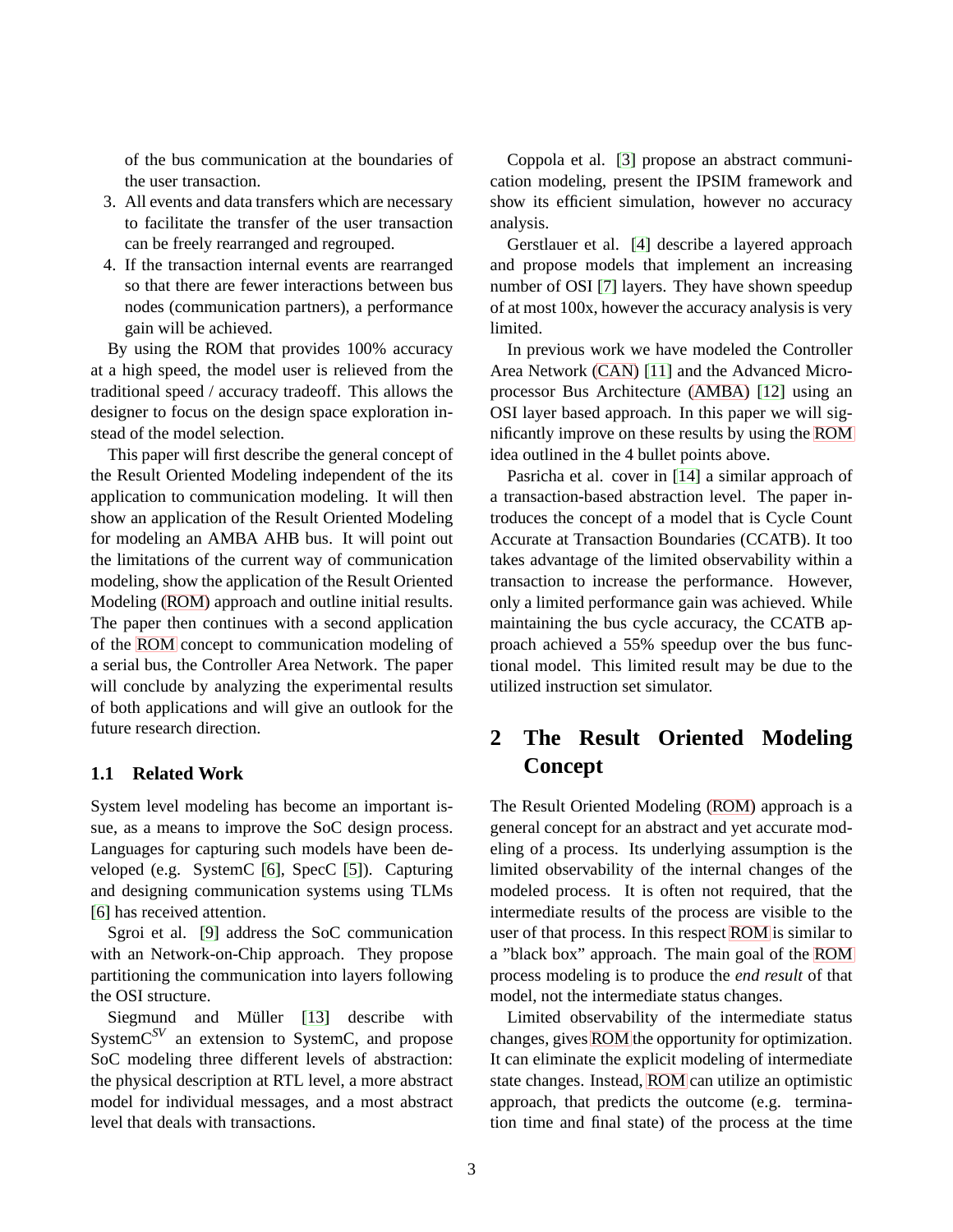the process is started.

Throughout the simulated running time of the process a *disturbing influence* may change the system state, so that the initial predicted results are no longer accurate. Therefore, [ROM](#page-4-1) checks at the end of the predicted process time whether such an *disturbing influence* has occurred. In that case the [ROM](#page-4-1) retroactively adjusts to the new conditions and takes corrective measures. In other words, the mistake of an overly optimistic initial prediction is fixed at the end.

Optimistic prediction of the *end result* and retroactive correcting the result reduces the amount of computation and thus increases the execution performance, if internal states can be skipped. This two step approach is in contrast to the more traditional abstract modeling approach of reaching the *end result* through a set of incremental internal state changes. The traditional approach takes the *disturbing influence* incrementally into account and adjusts the intermediate state changes accordingly. [ROM,](#page-4-1) on the other hand, records the *disturbing influence* over the predicted running time and makes an adjustment at the end.

Generally speaking, the [ROM](#page-4-1) approach can be characterized by the following items:

- 1. The model user does not need to observe process internal state changes.
- 2. [ROM](#page-4-1) does not model internal state changes, instead it optimistically predicts the *end result* with the current system knowledge
- 3. Throughout the predicted run time of the process a *disturbing influence* may change the system state.
- <span id="page-7-2"></span>4. At the end of the process, [ROM](#page-4-1) checks if the optimistic assumptions still hold true and takes corrective measures if necessary.

Repeating the "black box" comparison, [ROM](#page-4-1) is a "black box" approach that explicitly includes interaction with other "black box" instances (as *disturbing influence*) and takes corrective measures in case the interaction is not as predicted.

To contrast [ROM](#page-4-1) to a traditional Transaction Level Model [\(TLM\)](#page-4-0), traditional abstract modeling achieves speedup by modeling the internal state changes at a more coarse granularity and reaches the final result through an incremental approach taking into account any disturbing influence at each step. [ROM](#page-4-1) on the other hand, optimistically predicts the *end result*, records the disturbing influence and only makes a correction in the end when it deems necessary.

Figure [1](#page-7-2) illustrates the [ROM](#page-4-1) approach using an example of predicting the arrival time of an airplane. The real process (a) exhibits continuous changes to the airspeed dependent on the disturbing influence wind. The traditional abstract modeling approach (b) approximates the result by incrementally calculating the air speed in dependence of the wind in (coarse) discrete time steps. The [ROM](#page-4-1) approach (c), on the other hand, does not model intermediate airplane speed. Instead it makes one initial optimistic prediction about the arrival time and corrects its prediction retroactively for the average wind condition.



Figure 1: Illustration of different models for predicting an airplane arrival time.

The next section describes how the up to now generally described [ROM](#page-4-1) concept can be applied to modeling of a communication system. It uses the example of an AMBA AHB, which is introduced first. It then describes the current way of modeling the AHB so that the reader has a frame of reference. After that, the application of [ROM](#page-4-1) is described and an initial model implementation is analyzed.

# <span id="page-7-0"></span>**3 Result Oriented Modeling applied to AMBA AHB**

## <span id="page-7-1"></span>**3.1 Introduction to the AMBA Bus**

ARM defined with the Advanced Microprocessor Bus Architecture (AMBA) [\[2\]](#page-13-9) a widely used on-chip bus system standard. It contains a group of busses, which are used hierarchically as shown in Figure [2.](#page-7-1) This paper focuses on the Advanced High-performance Bus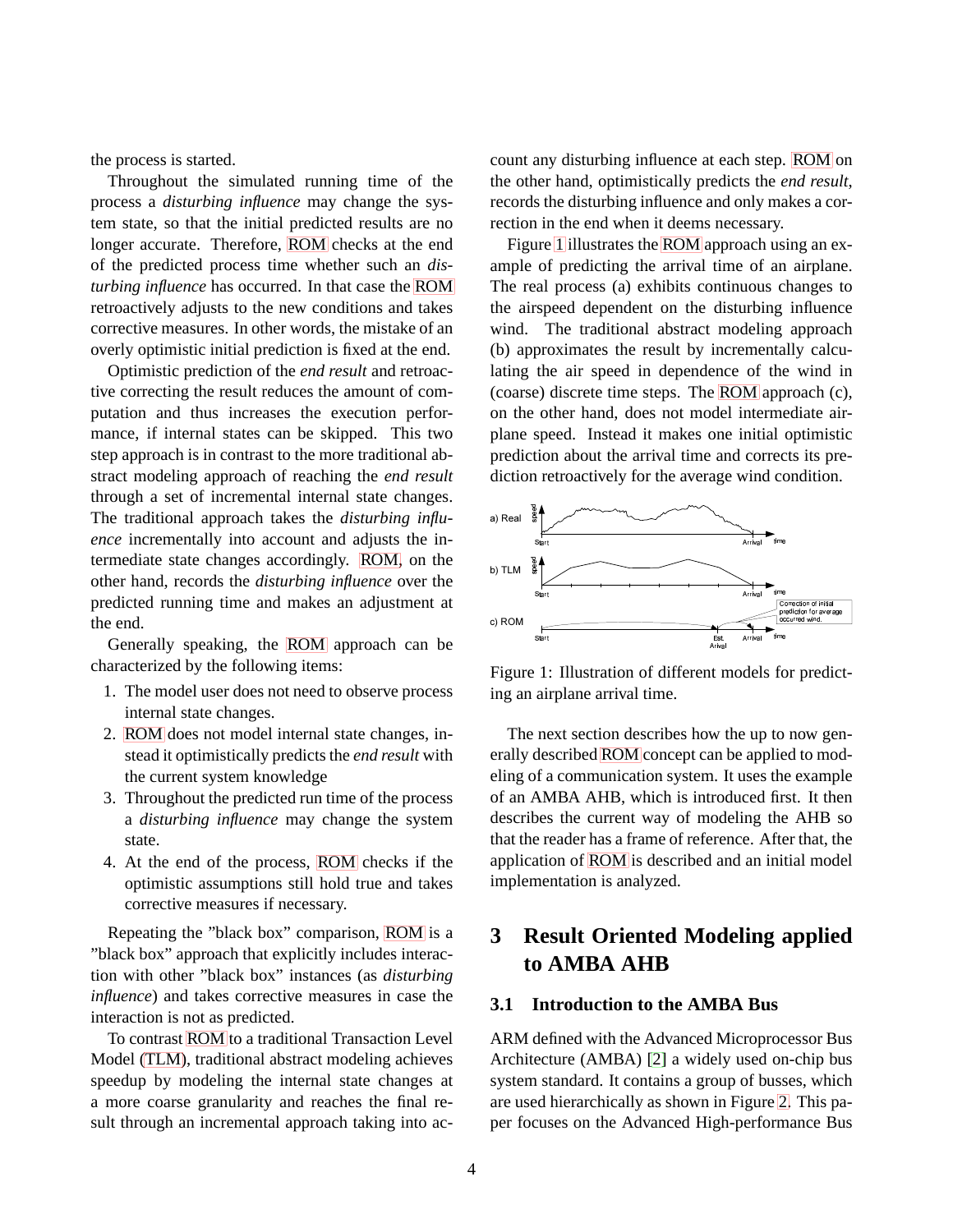(AHB), a system bus designed for connecting highspeed components including ARM processors.





The AHB is a multi-master bus that operates on a single clock edge. High performance is achieved by a pipelined operation that overlaps arbitration, address, and data phases, and by the usage of burst transfers. Split and retry transfers allow the slave to free the bus if the requested data is temporary unavailable. The AHB also employs a multiplexed interconnection scheme to avoid tri-state drivers.

#### <span id="page-8-0"></span>**3.2 Existing Modeling Approach**

The existing modeling approach, as described in [\[12\]](#page-14-1), uses a layered architecture to cope with the communication complexity. It follows the ISO OSI reference model [\[7\]](#page-13-7). In that respect the AHB specification falls within the second layer, the data link layer. For modeling of the AHB, the media access control (MAC) and the protocol sublayer are considered, as well as the physical layer.

Important for this discussion is the granularity of data handling in each of the layers. The *media access layer* provides a transmission service for a contiguous block of bytes, called a *user transaction*. This layer divides the arbitrary sized user transaction into smaller bus transactions observing the bus addressing rules and transfers these byte blocks using the protocol layer. The *protocol layer* transfers data as *bus transactions*, which are bus primitives (e.g. bytes, words, or 4 word burst). It uses the *physical layer* services, which provide a *bus cycle* access to sample and drive individual bus wires.

Figure [3](#page-8-0) shows how the above defined data granularity levels can be analyzed with respect to time. A user transaction is successively split into the smaller elements: bus transactions and finally bus cycles.



Figure 3: User Transaction Decomposition.

In the current approach [\[12\]](#page-14-1), the abstraction is correlated to the number of implemented layers and the granularity of arbitration handling. The most abstract model, the [TLM](#page-4-0) implements only the media access layer and handles arbitration at the coarse level of user transactions. [\[12\]](#page-14-1) has defined three major models.

The *[TLM](#page-4-0)* is the most abstract model; it only implements the media access layer. The user data, handled at the user transaction granularity, is transferred regardless of its size in one chunk using a single *memcpy*. Timing is simulated by a single *waitfor* statement, covering the whole user transaction. Arbitration is not modeled. Instead, concurrent access is resolved using a semaphore once per user transaction. Due to using a semaphore, the contention resolution depends on the simulation environment.

The *Arbitrated Transaction Level Model [\(ATLM\)](#page-4-4)* simulates the bus access with a bus transaction granularity (AHB bus primitives), at the protocol layer level. It uses the MAC layer implementation of the Bus Functional Model [\(BFM\)](#page-4-5) to split user transactions into bus transactions. The ATLM accurately models priority based arbitration, however only once for each bus transaction. This model is not pin accurate and not cycle accurate in all cases.

The *[BFM](#page-4-5)* is a synthesizable, bus cycle accurate and pin accurate bus model. It implements all layers down to the physical layer and covers all timing and functional properties of the bus definition. It handles arbitration per bus transaction and verifies the bus grant on each cycle of a burst. We implemented additional active components, such as multiplexers, an arbiter and an address generator, for correctly modeling the bus architecture.

Figure [4](#page-8-0) summarizes the described models. It shows for each model the lowest layer that it imple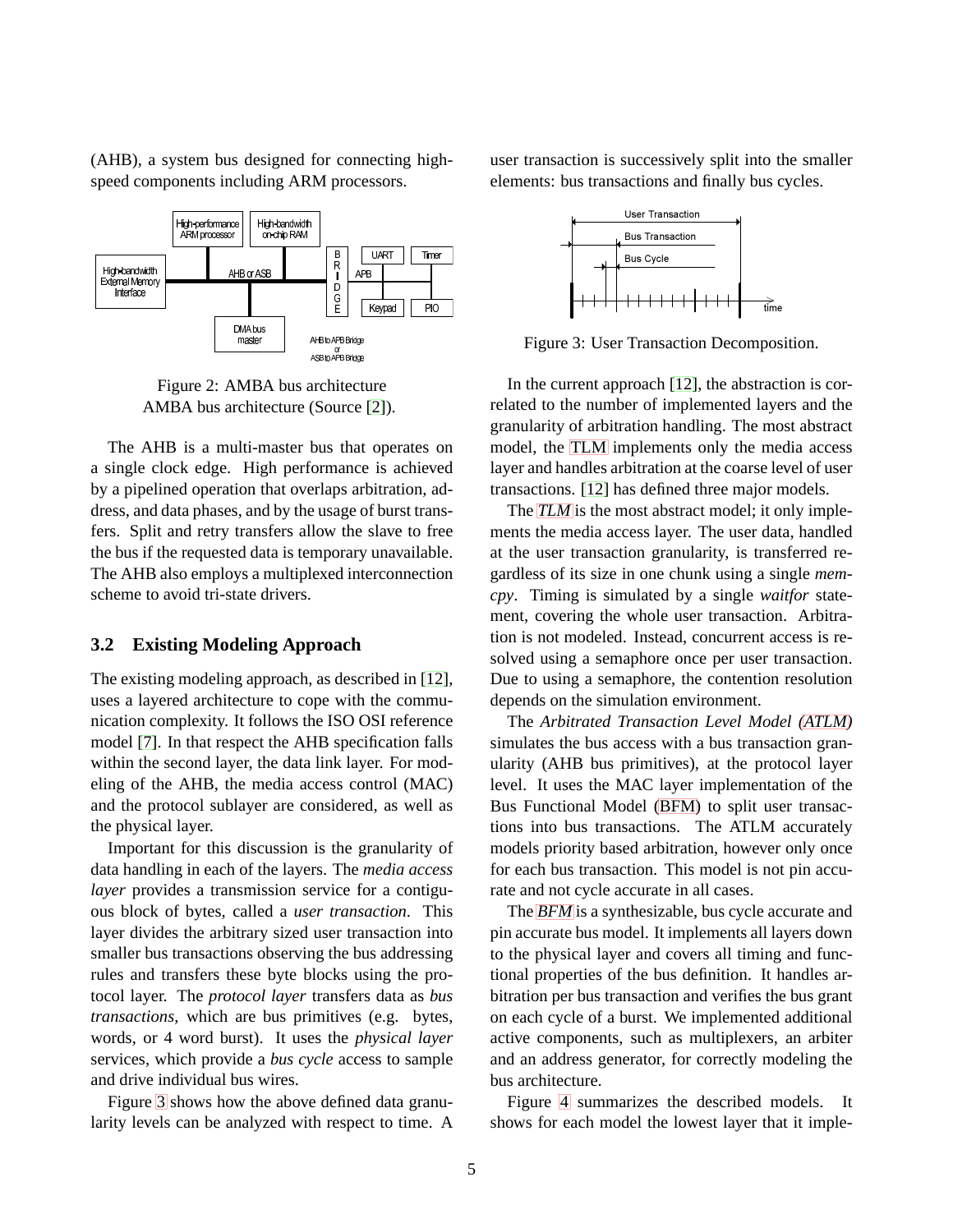ments and the granularity at which it handles data and arbitration. The user transaction decomposition figure is superimposed to visualize the granularity.



Figure 4: Model Summary.

To illustrate the limitations of the current approach, let us consider one transfer mode of the AHB bus: an unlocked burst transfer. In a burst transfer multiple data words are transferred over the bus as one block of data. An unlocked burst transfer may be preempted by a higher priority master. Hence, the active master has to check the arbitration for every bus cycle (beat). In case of a preemption, the preempted master has to arbitrate again for the bus and subsequently resume the preempted transfer.

Figure [5](#page-8-0) shows in which granularity the arbitration checking (symbolized by a check mark) is done in the three models. An user transaction of 16 words is transfered in two 8-beat bursts. The [BFM](#page-4-5) performs a full arbitration at the beginning of each bus transaction (each 8-beat burst) and also verifies the arbitration at each bus cycle. The [ATLM](#page-4-4) checks arbitration only at the bus transaction boundary. The [TLM](#page-4-0) performs the least amount of checking, and only arbitrates on the user transaction boundary.



Figure 5: Arbitration check points when transferring two 8 beat bursts.

The amount of arbitration check points directly translates to the performance of the model. Implementing all required arbitration check points is the slowest, but delivers an accurate time prediction. The other extreme, as implemented by the [TLM,](#page-4-0) is to implement the fewest arbitration check points, which yields the highest performance but results in the worst accuracy. The [ROM,](#page-4-1) as it will be described in the next section, does not exhibit the correlation between granularity and abstraction. It avoids unnecessary arbitration check points. As a result, it reaches the [BFM](#page-4-5) accuracy of 100% and near [TLM](#page-4-0) performance.

### <span id="page-9-1"></span><span id="page-9-0"></span>**3.3 Result Oriented Modeling Approach**

#### **3.3.1 Assumptions**

The Result Oriented Modeling approach makes use of the assumption that the modeled applications do not have visibility of the actual transfer internals. It is assumed that the communication is separated from the computation. In such a scenario, the application is only aware of the timing at the boundaries of the user transaction. All activities of the bus model, that are required within a user transaction are hidden from the computation code. As such, the application is not aware that e.g. the user transaction is split into bus transactions, and neither that there is arbitration required.

With these assumptions, only the timing at the boundaries of the user transaction are of importance for the application timing. This limited observability allows [ROM](#page-4-1) to rearrange and/or omit internal events of the data transfer in order to eliminate unnecessary context switches in the simulation.

#### <span id="page-9-2"></span>**3.3.2 Modeling**

The [ROM](#page-4-1) approach is based on the [TLM](#page-4-0) idea; it avoids using signals and individual wires. Instead, it models the transfer of a complete user transaction with a single *memcpy*. The main speed contribution is replacing the multiple wait statements, as done in the bus functional model for checking the arbitration on each bus cycle, with one single wait statement. Reducing the number of wait statements is the biggest contributor to an increased execution performance. It avoids running the scheduling algorithm of the simulation engine and thus also reduces the number of context switches.

The [ROM](#page-4-1) implements an optimistic approach. When master a requests a user transaction transfer,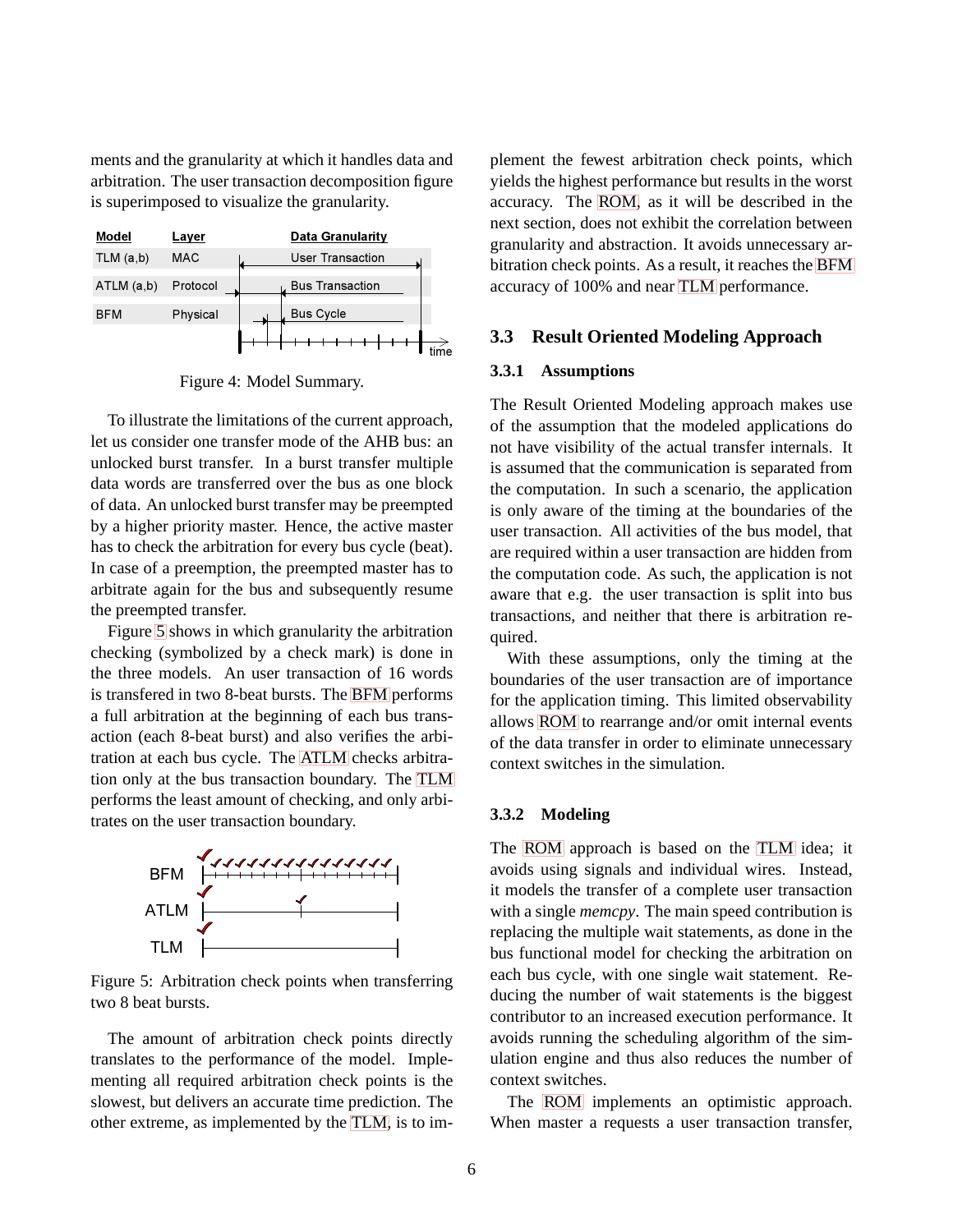the earliest finish time for this user transaction is calculated and the masters execution thread is delayed until this time. This time calculation takes the current status of the bus into account, e.g. by increasing the wait time for the completion of a currently running transaction. After the earliest termination time has passed, the [ROM](#page-4-1) verifies whether the predicted transaction finish time is still accurate. Should that be the case, the transaction is finished. Note, that this scenario marks the best case. The [ROM](#page-4-1) uses only a single wait statement - same as the [TLM](#page-4-0) - and it hence shows the same execution performance as the [TLM.](#page-4-0) Figure [6](#page-9-2) depicts the optimal scenario for the transfer of 16 words. Here the ROM has reduced the number of wait statements from 16 to 1.



Figure 6: Arbitration Check Points BFM vs. ROM optimum case.

With a *disturbing influence* of a higher priority master accessing the bus, the initial finish time prediction may turn out to be inaccurate. Then, the [ROM](#page-4-1) detects this at the predicted finish time and calculates the next earliest transaction finish time for transferring the remaining part of the transaction. Then, the master is delayed for the updated transaction finish time and the checking process subsequently repeats. Note that an optimistic prediction is necessary for any corrections. Assuming a pessimistic prediction (i.e. predicting a too long transfer time), the correction would need to go back in time, which obviously is not possible. Figure [7](#page-9-2) and [8](#page-9-2) show an example of a burst preemption.

Figure [7](#page-9-2) shows the bus functional model behavior.



Figure 7: BFM preemption modeling.



Figure 8: ROM preemption modeling.

|                           | <b>BFM</b> | <b>ROM</b> |
|---------------------------|------------|------------|
| <b>Arbitration Checks</b> |            |            |
| <b>Wait Statements</b>    | 24         |            |

Table 1: Complexity comparison BFM v.s. ROM.

The burst started at  $t_0$  is preempted by a higher priority master at  $t_1$ . The transfer of the higher priority master is finished at  $t_3$  where the preempted burst of the low priority master is resumed. The [BFM](#page-4-5) checks the arbitration 25 times, both masters are modeled with 24 wait statements in total.

The [ROM,](#page-4-1) as shown in Figure [8,](#page-9-2) requires only 5 arbitration checks and a total of 3 wait statements. At *t*0, the low priority transfer is estimated to finish at *t*2, hence the low priority master is delayed until that time. At  $t_1$  however, a the high priority master preempts the transfer and predicts a finish time for its own transfer of  $t_3$ . At  $t_2$  the low priority master is scheduled again, it detects that its transfer was preempted. Hence, the low priority master adjusts its own waiting time. The adjusted transaction finish time is computed as *t*4, which is composed of waiting time until the high priority master finishes (until  $t_3$ ) and the time for the remaining transfer. The high priority master wakes up at  $t_3$  and terminates the transaction, since its transfer did not get preempted. At *t*<sup>4</sup> the low priority master wakes up and terminates the transaction, since the resumed transfer did not get preempted.

Table [1](#page-9-2) summarizes the complexity in terms of arbitration checks and wait statements for the example transfer. The [ROM](#page-4-1) only performs 20% of the check and wait operations.

#### <span id="page-10-0"></span>**3.3.3 Challenges**

Already writing a Transaction Level Model is challenging to the model designer. The bus standard description (e.g. [\[1\]](#page-13-10)) describes the interaction between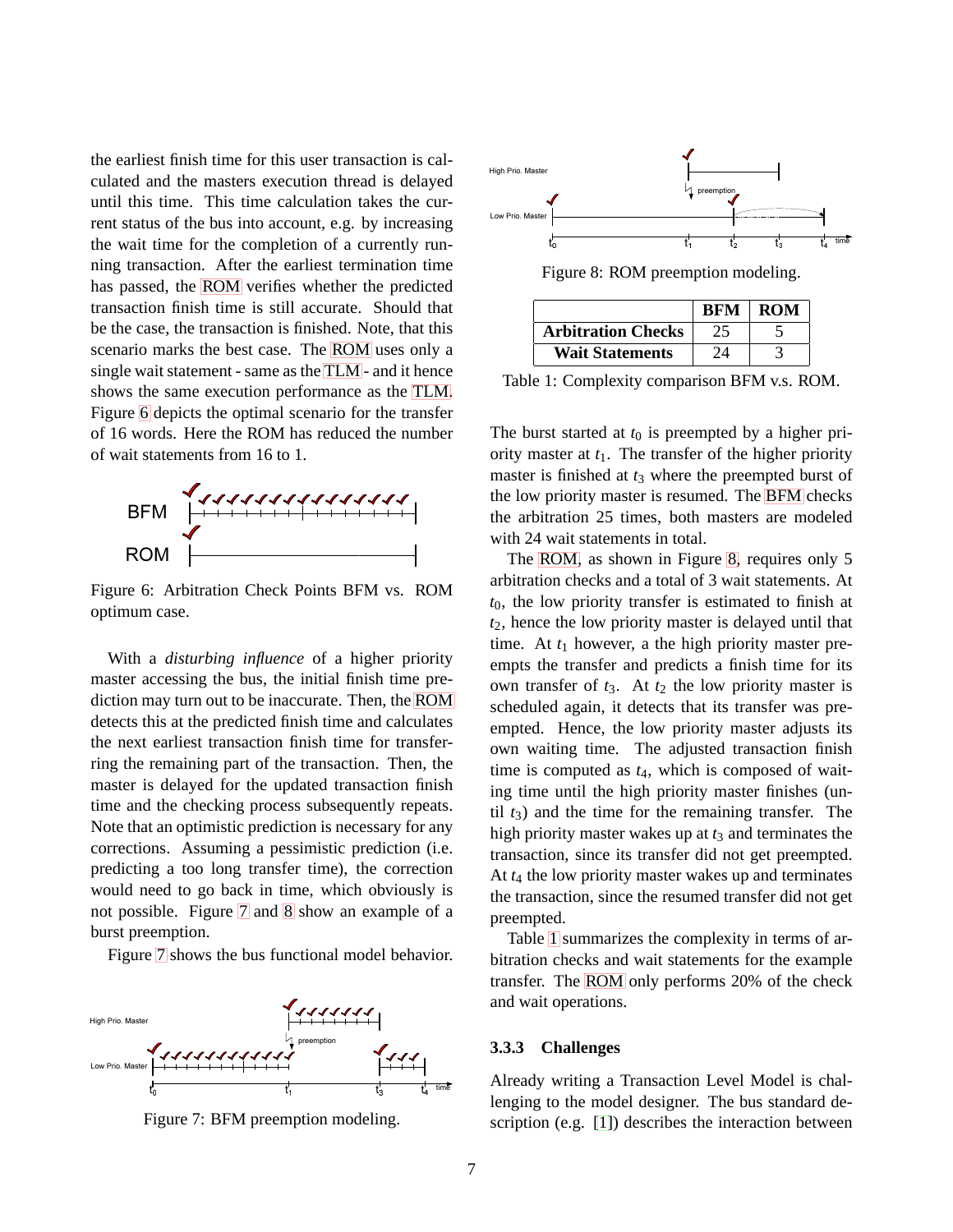the bus nodes on a bus cycle level using individual wires. The [TLM](#page-4-0) on the other hand has to abstract this information and implement the timing implicitly. An increased challenge is to eliminate a separate flow of execution for arbitration. Then, concurrent access to the bus has to be handled in each master and the arbitration has to be implemented implicitly.

The [ROM](#page-4-1) approach poses additional challenges on top of those of the [TLM.](#page-4-0) It requires that the bus model has to keep track of outstanding transactions, it has to be able to backtrack decisions (i.e. if they where overly optimistic) and recover partial transfers.

#### <span id="page-11-0"></span>**3.4 Experimental Results**

In order to estimate the benefits of the proposed approach we have extended the performance analysis of the AMBA AHB models, as described in [\[12\]](#page-14-1), by one model that uses the ROM approach. To minimize the implementation effort, the model includes only the prediction of the earliest transaction finish time. It does not yet implement the resolution algorithm to back trace a too optimistic prediction (this remains for future work).

We have examined the simulation performance of each model in a scenario with one master and one slave. User transactions are transferred repeatedly, without any delay in between. We have measured the simulation time (also referred to as real time or wall clock time) for all transfers and computed the simulated bandwidth. All tests have been performed on a Pentium 4 at 2.8 GHz.



Figure 9: AMBA Model Transfer time.

As Figure [9](#page-11-0) shows, the [ROM](#page-4-1) model is as fast as the [TLM.](#page-4-0) This result marks the best possible performance achievable by the [ROM.](#page-4-1) Since only a single master is connected to the simulated bus, there is no need for revising a prediction of a transaction finish time. Hence, in this scenario the [ROM](#page-4-1) executes the same operations as the [TLM](#page-4-0) and shows identical high performance.

For future measurements, we will include the influence of at least one competing master. Then, the [ROM](#page-4-1) execution time will, depending on the amount of bus contention, be slower than the [TLM.](#page-4-0) However, it is still predicted to be much faster than the [ATLM,](#page-4-4) due to fewer wait statements.

# <span id="page-11-1"></span>**4 Result Oriented Modeling applied to CAN**

To get a broader view of the Result Oriented Modeling potential, we have also applied this approach to a completely different bus system. While the AMBA AHB is an on chip parallel bus system, the second bus system, the [CAN](#page-4-2) is an off chip serial bus designed for automotive applications. The following section gives a short introduction of the [CAN](#page-4-2) bus (quoted from [\[11\]](#page-13-8)).

#### <span id="page-11-2"></span>**4.1 Introduction to CAN the Bus**

The Controller Area Network (CAN) is a serial communications protocol, introduced by the Robert Bosch GmbH [\[10\]](#page-13-11), that was designed with a focus for automotive applications. It supports "intelligent" networking devices as well as sensors and actuators on the same bus system.

The CAN serial bus is a multi master broadcast bus. Messages carrying 0 to 8 Bytes of data are received by all bus nodes and distinguished by the message identifier. Each bus node decides using local rules if it should process the received message. This principle of using message identifiers is in contrast to standard bus systems, where an address of a transfer uniquely selects a communication partner.

The message identifier serves also as a message priority. Should multiple masters attempt to send a message at the same time, the collision free CSMA/CA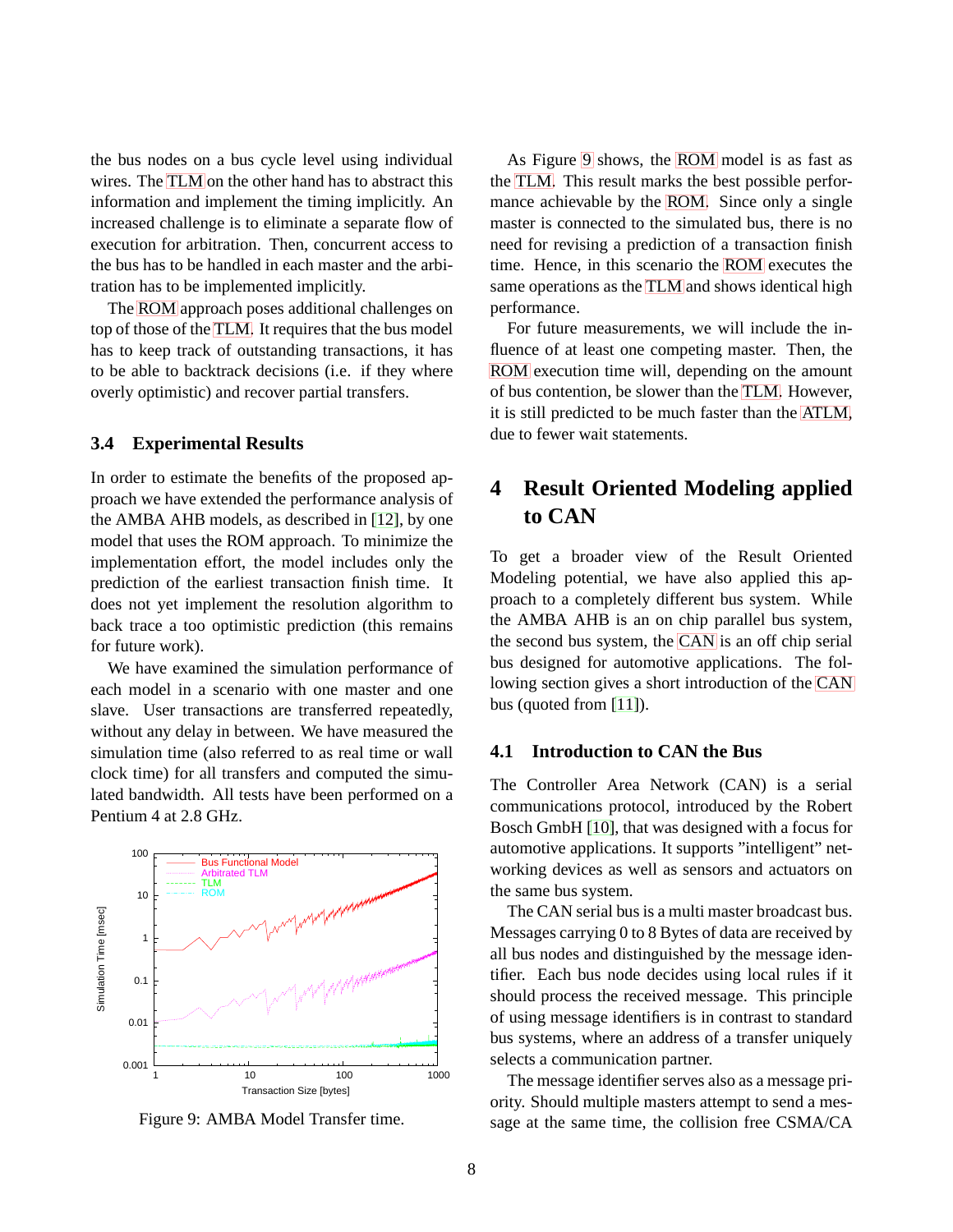arbitration will result that the sender with the highest priority will succeed.

The CAN bus defines two bus states. One is recessive (1) and the other dominant (0). A CAN data frame has the basic format shown in Figure [10.](#page-11-2) After transmitting the start of frame bit, the message identifier is transmitted with the most significant bit first. During transmission, each sender validates that the sent bit is equal to the received bit. If two senders start transmission of a frame at the same time, they both will transmit their message id at the same time. The sender with the higher message identifier (the lower priority) will detect, that although it has send a recessive bus level (1), it received a dominant bus level (0) and it will back off from transmission. Sending of the higher priority message continues, the message remains intact.



Figure 10: CAN Data Frame CAN Data Frame (Source [\[8\]](#page-13-12)) .

In order to ensure correctness of the received data, each CAN message includes a 15-bit CRC. In case the transmitted CRC does not match the computed CRC a retransmission of the frame is triggered. The protocol furthermore defines elaborate error detection and error confinement rules, to protect the bus from faulty bus nodes.

The CAN serial protocol operates without a centralized clock. Each bus node synchronizes on the bit stream of the sender. The Non-Return-to-Zero coding is extended by a bit stuffing rule, which guarantees that there are sufficient edges in the bit stream for this synchronization. After transmitting 5 bits of equal polarity, a bit of opposite polarity is introduced.

In summary, the following five properties are of interest for choosing the models of abstraction:

- Serial protocol
- Bit synchronization
- Error detection and confinement
- Bit error detection using a 15 Bit CRC
- Bit stuffing
- Arbitration, bus access controlled by CSMA/CA

### <span id="page-12-0"></span>**4.2 Results for the CAN Bus**

As with the previous introduced AHB, we have implemented an initial version of the [ROM](#page-4-1) model for [CAN.](#page-4-2) It also is based on an existing [TLM](#page-4-0) [\[11\]](#page-13-8). However, in order to guarantee correct timing, it has to perform more work than the [TLM.](#page-4-0) Due to the bit stuffing rule, the number of bits transferred depends on the message content. Therefore, the [ROM](#page-4-1) has to perform a bit inspection of the message to calculate the CRC and insert the stuffing bits. The initial [ROM](#page-4-1) version does not include the algorithm for retroactively adjusting the timing prediction.

Figure [11](#page-12-0) shows the performance of the [ROM](#page-4-1) model in the context of previous measurements [\[11\]](#page-13-8). Two nodes are connected to the simulated [CAN](#page-4-2) bus, one node sends user transactions of increasing size, the other node receives them.



Figure 11: CAN Model Transfer Time

The results as shown in Figure [11](#page-12-0) are very promising. The [ROM](#page-4-1) is an order of magnitude faster than the [ATLM.](#page-4-4) For small messages, the [ROM](#page-4-1) is in the same order of magnitude as the [TLM.](#page-4-0) However, it is slower for messages bigger than 8 bytes due to the additional effort of bit inspecting the message (CRC and bit stuffing calculation). Table [2](#page-12-0) shows the results numerically for transferring a 16 byte message. For this data point, the [ROM](#page-4-1) is 30 times faster than the [ATLM](#page-4-4) and only 3 times slower than the [TLM.](#page-4-0)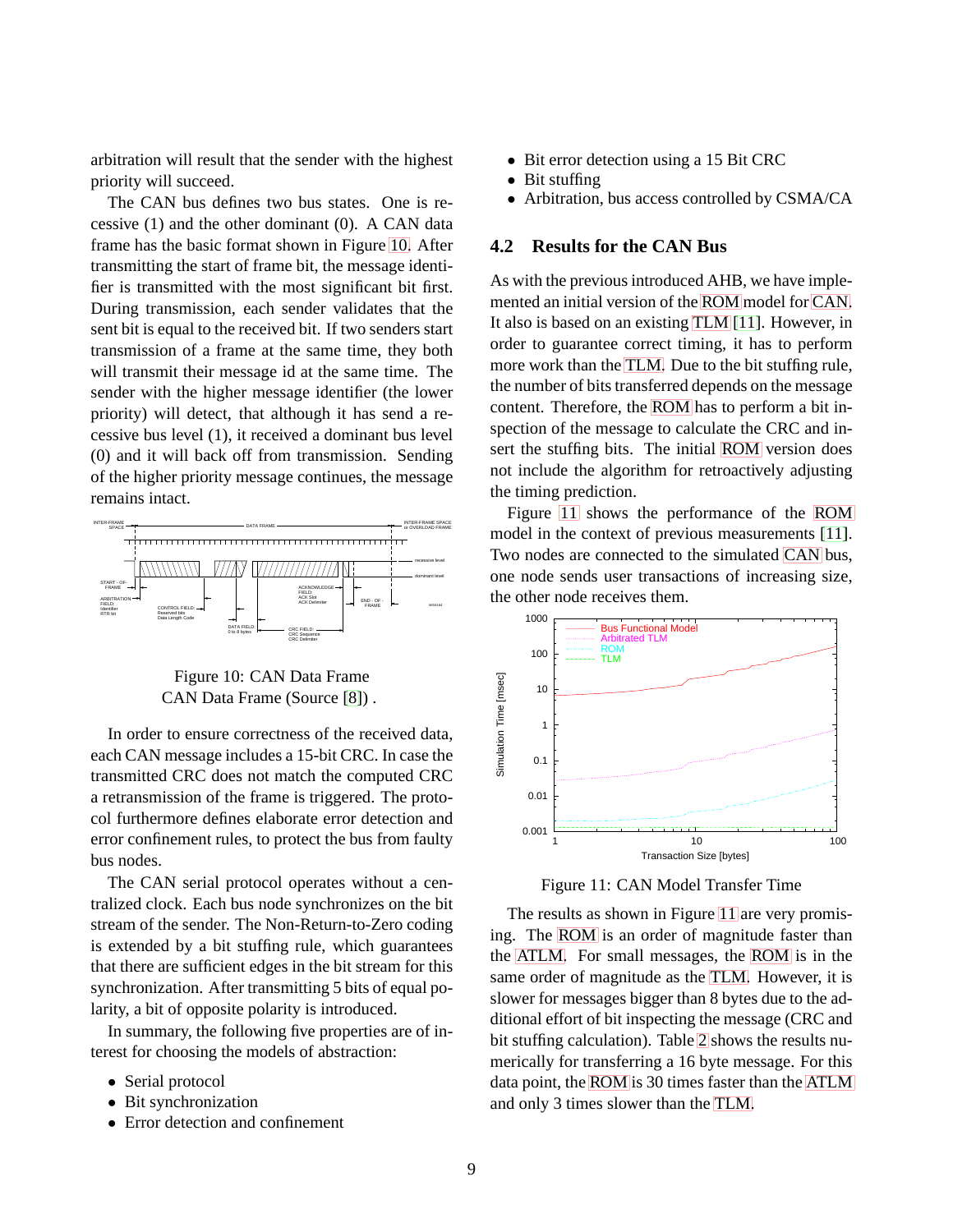| Feature            | <b>BF</b> | <b>ATLM</b> | <b>ROM</b> | TI M   |
|--------------------|-----------|-------------|------------|--------|
| Sim. Time [ms]     | 27.3      | 0.120       | 0.0043     | 0.0013 |
| Sim. Band-         |           |             |            |        |
| width [MBytes/s]   | 0.0006    | 0.13        | 3.534      | 11.9   |
| <b>BFM</b> Speedup |           | 227         | 6313       | 21330  |
| Rel. Speedup       |           | 227         | 27.8       | 3.4    |

Table 2: Transfer size: 16

# <span id="page-13-0"></span>**5 Conclusions**

This paper has introduced a new modeling style, Result Oriented Modeling, which produces results as needed by the calling application and hides internal state changes. Hiding the internal state changes is used as an advantage to optimistically predict the outcome, and retroactively correcting it in case there was a disturbing influence.

The paper has reported on an application of the [ROM](#page-4-1) concept to create a fast yet accurate Transaction Level Model for modeling communication systems. Two initial implementations of an [ROM](#page-4-1) style [TLM](#page-4-0) [\(AMBA](#page-4-3) Advanced High-performance Bus [\(AHB\)](#page-4-6) and [CAN\)](#page-4-2) have been described and measurements have been presented that estimate significant benefits of the [ROM](#page-4-1) approach.

The initial measurements have shown very promising results. For the [AMBA](#page-4-3) [AHB,](#page-4-6) the [ROM](#page-4-1) was as fast as the [TLM,](#page-4-0) and for the [CAN,](#page-4-2) the [ROM](#page-4-1) was in the same order of magnitude for small messages. These results lead us to the conclusion, that the novel Result Oriented Modeling approach is very promising. In future work, we will complete the [ROM](#page-4-1) implementation and quantitatively analyze the benefits including the necessary corrective measures.

## <span id="page-13-10"></span><span id="page-13-1"></span>**References**

- [1] Advanced RISC Machines Ltd (ARM). AMBA Home Page. www.arm.com/products/solutions/ [AMBAHomePage.html](www.arm.com/products/solutions/ AMBAHomePage.html).
- <span id="page-13-9"></span>[2] Advanced RISC Machines Ltd (ARM). AMBA Specification (Rev. 2.0), ARM IHI 0011A. www.arm.com/products/solutions/ AMBA\_Spec[.](www.arm.com/products/solutions/ AMBA_Spec.html)html.
- <span id="page-13-5"></span>[3] Marcello Coppola, Stephane Curaba, Miltos

Grammatikakis, and Giuseppe Maruccia. IP-SIM: SystemC 3.0 enhancements for communication refinement. In *Proceedings of the Design, Automation and Test in Europe (DATE) Conference*, Munich, Germany, March 2003.

- <span id="page-13-6"></span>[4] A. Gerstlauer; D. Shin; R. Doemer; D. Gajski. System-Level Communication Modeling for Network-on-Chip Synthesis. In *Asia and South Pacific Design Automation Conference*, Shanghai, China, January 2005.
- <span id="page-13-3"></span>[5] Daniel D. Gajski, Jianwen Zhu, Rainer Dömer, Andreas Gerstlauer, and Shuqing Zhao. *SpecC: Specification Language and Design Methodology*. Kluwer Academic Publishers, 2000.
- <span id="page-13-2"></span>[6] Thorsten Grötker, Stan Liao, Grant Martin, and Stuart Swan. *System Design with SystemC*. Kluwer Academic Publishers, 2002.
- <span id="page-13-7"></span>[7] Internation Organization for Standardization (ISO). *Reference Model of Open System Interconnection (OSI)*, second edition, 1994. ISO/IEC 7498 Standard.
- <span id="page-13-12"></span>[8] Philips. P8xc592: 8-bit microcontroller with on-chip can. <www.semiconductors.philips.com>, 1996.
- <span id="page-13-4"></span>[9] M. Sgroi; M. Sheets; M. Mihal; K. Keutzer; S. Malik; J. Rabaey; and A. Sangiovanni-Vincentelli. Addressing the system-on-achip interconnect woes through communication based design. In *Proceedings of the Design Automation Conference*, June 2001.
- <span id="page-13-11"></span>[10] Robert Bosch GmbH. *CAN Specification*, 2.0 edition, 1991. <http://www.can.bosch.com/>.
- <span id="page-13-8"></span>[11] G. Schirner and R. Dömer. Abstract Communication Modeling: A Case Study Using the CAN Automotive Bus. In A. Rettberg, M. Zanella, and F. Rammig, editors, *From Specification to Embedded Systems Application*, Manaus, Brazil, August 2005. Springer.